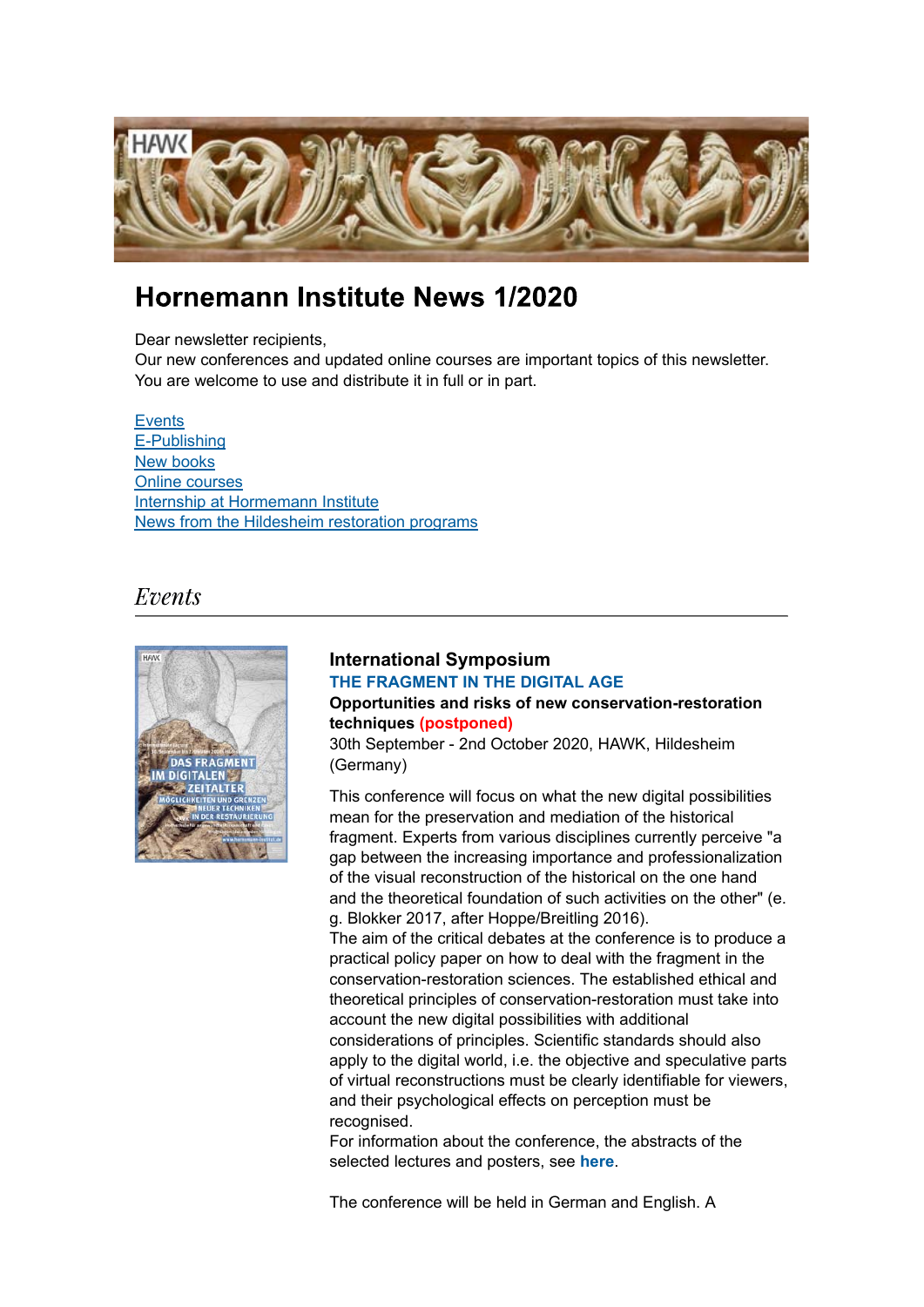# E-Publishing



#### **Academic Theses Jennifer Oster:**

**Untersuchung und Entwicklung eines Konzeptes zur [Restaurierung unter Berücksichtigung präventiver Aspekte](https://www.hornemann-institut.de/english/epubl_hochschularbeiten3164.php)  für zwei bemalte neugotische Textilien mit Schimmelbefall aus St. Mariä Himmelfahrt in Kleve** *(Investigation of two painted neo-Gothic textiles with mould infestation and from St. Mary´s Assumption in Kleve and development of a concept for the restoration, taking into account preventive aspects)* The present work deals with the examination of two painted neo-Gothic textiles (tapestry imitations) with mould from the church of St. Mariä Himmelfahrt in Kleve. In addition to the technological examination of the objects, including the registration of the state of preservation and various material analyses, a microbial infestation with a series of experiments on the growth behavior is performed. To clarify the cause of the mould problem, the environmental conditions of the objects in the church are analysed. Measurements of the climatic conditions, the air movement, the activity of the infestation, and the spore concentration of the indoor air are made. Moreover, preventive measures, such as increasing the distance between object and wall and the installation of an inner wall insulation, are tested. Subsequently, based on the knowledge gained, a treatment concept focusing on the mould problem is developed and a recommendation for the future presentation of the two tapestry imitations is provided.

Master's thesis 2019, HAWK Hildesheim, DOI: 10.5165/hawkhhg/419



#### **Christine Fiedler:**

**[Digital gestützte Methoden zur Ergänzung von Fehlstellen](https://www.hornemann-institut.de/english/epubl_hochschularbeiten1961.php)  in Einlegearbeiten an holzsichtigen Möbeln** *(Digital-based methods for the replacement of losses in inlay work on furniture)* In the study, various digitally-based options complementing the defects are demonstrated on the inlaid furniture, summing up the existing research and discussing the practicability of different methods.The focus here is on wooden inlays. By handling the theme in its general context (inlays, ethics, aesthetics, methods, techniques, materials), the complex problem of replacing losses in inlay work on furniture is revealed. The description of already implemented supplementary measures of a digital kind shows their various application possibilities within the restoration..The exemplary implementation of a digitally-based defects supplement in a case study, the Tobsdorfer choir stalls, illustrates the theoretical explanations.

Master's thesis, 2013, HAWK Hildesheim, DOI: 10.5165/hawkhhg/423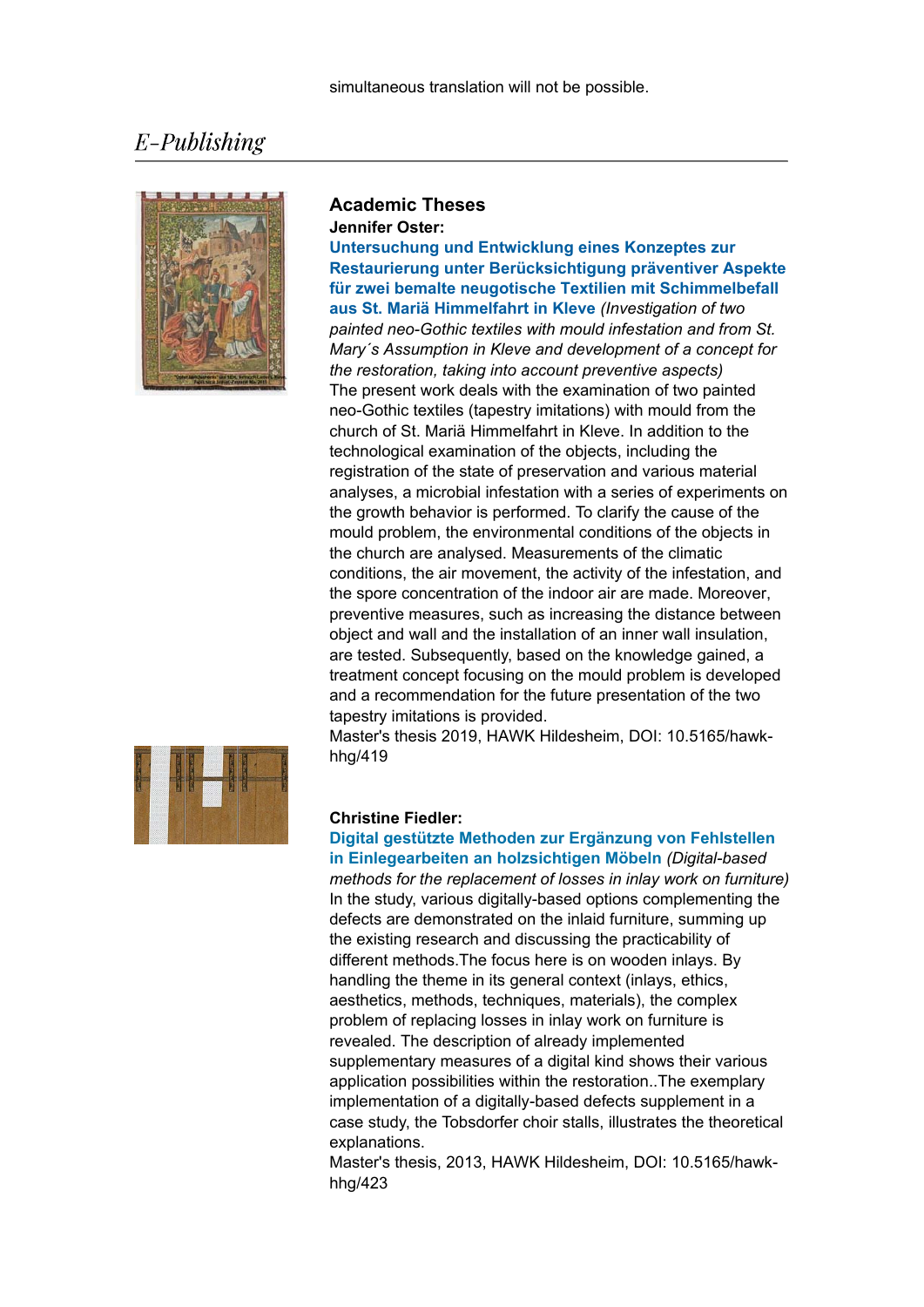

## **Project Reports Mathis Danelzik; Jana Weydt:**

**KNE-Fachdialog' Energiewende in der Nähe von UNESCO-Welterbe. Empfehlungen zur Vereinbarkeit von**

**[Windenergieausbau und UNESCO-Welterbestätten](https://www.hornemann-institut.de/english/epubl_projekte164.php)** *(KNE Expert Dialogue, Energy system transformation in the vicinity of UNESCO World Heritage. Recommendations on the compatibility of wind energy development and UNESCO World Heritage Sites)*

Among other things, the expert dialogue drew up three joint recommendations for better compatibility between wind energy expansion and UNESCO World Heritage sites in Germany. DBU research paper 2019, DOI: 10.5165/hawk-hhg/421

### **Thomas Köberle, Matthias Zötzl, Heiner Siedel: Entwicklung eines Weiterqualifizierungsangebots zur Baustoffkenntnis und Anwendung von Heißkalkmörtel an**

### **[umweltgeschädigtem Mauerwerk historischer Bauwerke](https://www.hornemann-institut.de/english/epubl_projekte163.php)**

*(Development of a further qualification offer for building material knowledge and application of hot lime mortar on environmentally damaged masonry of historical buildings)* Among other things, important material parameters for hot lime mortar were recorded and the success of existing restorations was evaluated.

DBU research paper 2019, DOI: 10.5165/hawk-hhg/420



### **Conference Papers**

Almost all papers of the HAWK Conference **Konsolidieren und [Kommunizieren. Materialien und Methoden zur](https://www.hornemann-institut.de/english/Consolidation.php) Konsolidierung von Kunst- und Kulturgut im**

**interdisziplinären Dialog** (*Consolidation & Communication. Materials and Methods for the Consolidation of Cultural Heritage: An Interdisciplinary Dialogue)* (Series of publications by the Hornemann Institute, Vol. 18), Petersberg 2018, are online now:

- Ina Birkenbeul: Einführung ins Tagungsthema, DOI: 10.5165/hawk-hhg/425
- Velson Horie: Consolidation in conservation, an overview, DOI: 10.5165/hawk-hhg/426
- Richard Wascher, Georg Avramidis, Wolfgang Viöl: Modifikation von Holzoberflächen mit "Plasma", DOI: 10.5165/hawk-hhg/427
- Steffen Laue, Katja Schmeikal, Rolf Däßler, Sandra Schorbach: Polykon – Quo vadis?, DOI: 10.5165/hawkhhg/428
- Hannah Flock: Uniaxiale Zugprüfung von Bindemittelund Klebstofffilmen: Vorstellung der Testmethode und ausgewählter Ergebnisse, DOI: 10.5165/hawk-hhg/429
- Wanja Wedekind, Christoph Schmidt, Helge Fischer: Die Bewertung der Steinfestigung an künstlich alterierten Probekörpern und an historischen Objekten aus Sandstein, DOI: 10.5165/hawk-hhg/430
- Karol Bayer, Johannes Weber: Kalk-Nanosuspensionen zur Gefügefestigung von porösen Kalksteinen – eine kritische Bewertung der Anwendungsmöglichkeiten und –grenzen, DOI: 10.5165/hawk-hhg/431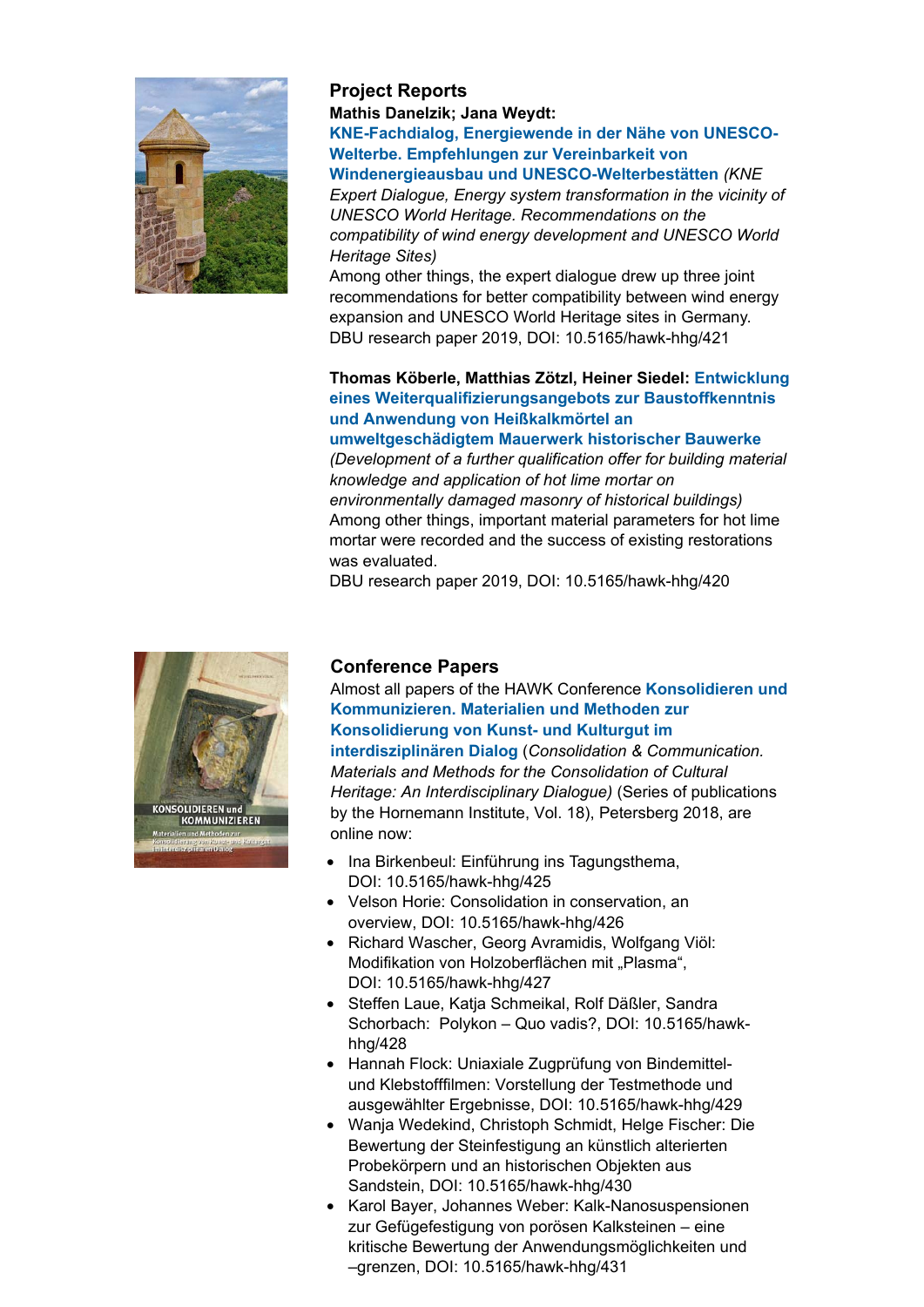- Tabitha Dreyfuss, JoAnn Cassar: Consolidating porous limestone: from the laboratory to the field, DOI: 10.5165/hawk-hhg/432
- Gerhard D'ham: Konservierungsversuche an Tonschiefer Zur Erhaltung des Wandbehangs am Mönchehaus in Goslar, DOI: 10.5165/hawk-hhg/433
- Jörg Freitag: Die Verwendung von Epoxidharzschaum zur Restaurierung fragiler Objekte am Beispiel zweier Figuren aus Zinn, DOI: 10.5165/hawk-hhg/434
- Christine Fiedler, Ralf Buchholz: Dem Chorgestühl auf die Beine helfen. Kunstharzfestigung von Holzbauteilen als letzte Chance!, DOI: 10.5165/hawk-hhg/435
- Andrea Pataki-Hundt: Characteristics of natural and synthetic adhesives, DOI: 10.5165/hawk-hhg/436 Philipp Kron Morelli Interdisziplinäre Studie zur materialübergreifenden Anwendung von Funori, DOI: 10.5165/hawk-hhg/437
- Laura Völkel, Kyujin Ahn, Antje Potthast, Ulrike Hähner: Nanocellulose – Hoffnung auf ein innovatives Material für die Papierstabilisierung?, DOI: 10.5165/hawk-hhg/438
- Karolina Soppa: Vornetzen und Vorabsperren während der Klebung von saugenden Schichten auf Leinwandgemälden, DOI: 10.5165/hawk-hhg/439
- Rūta Butkevičiūtė, Janina Lukšėnienė, Jūratė Senvaitienė, Algimantas Vaineikis, Greta Žičkuvienė: Application of Cellulose Ethers for Structure Consolidation, DOI: 10.5165/hawk-hhg/440

## New books



# **[Klimazone Kirche. Präventive Konservierung der](https://www.hornemann-institut.de/english/conference_klimazone_kirche.php)**

**Ausstattung** *(Climate in Churches. Preventive*

*Conservation of the interior furnishings)* Conference proceedings of the interdisciplinary conference of the HAWK University of Applied Sciences and Arts, 16-18 January 2019 in Hildesheim, ed. by: Ina Birkenbeul and Angela Weyer, Berlin 2019 202 pages, 203 images, tables and diagrams Price incl. 7 % MwSt.: € 32,00 plus postage

# **Online** courses

## **April 20th to June 28th 2020**

On April 20, 2020, the online courses of the Hornemann Institute will start. They facilitate individual study with regard to time management, learning speed and the depth of knowledge you wish to achieve. You can check your personal progress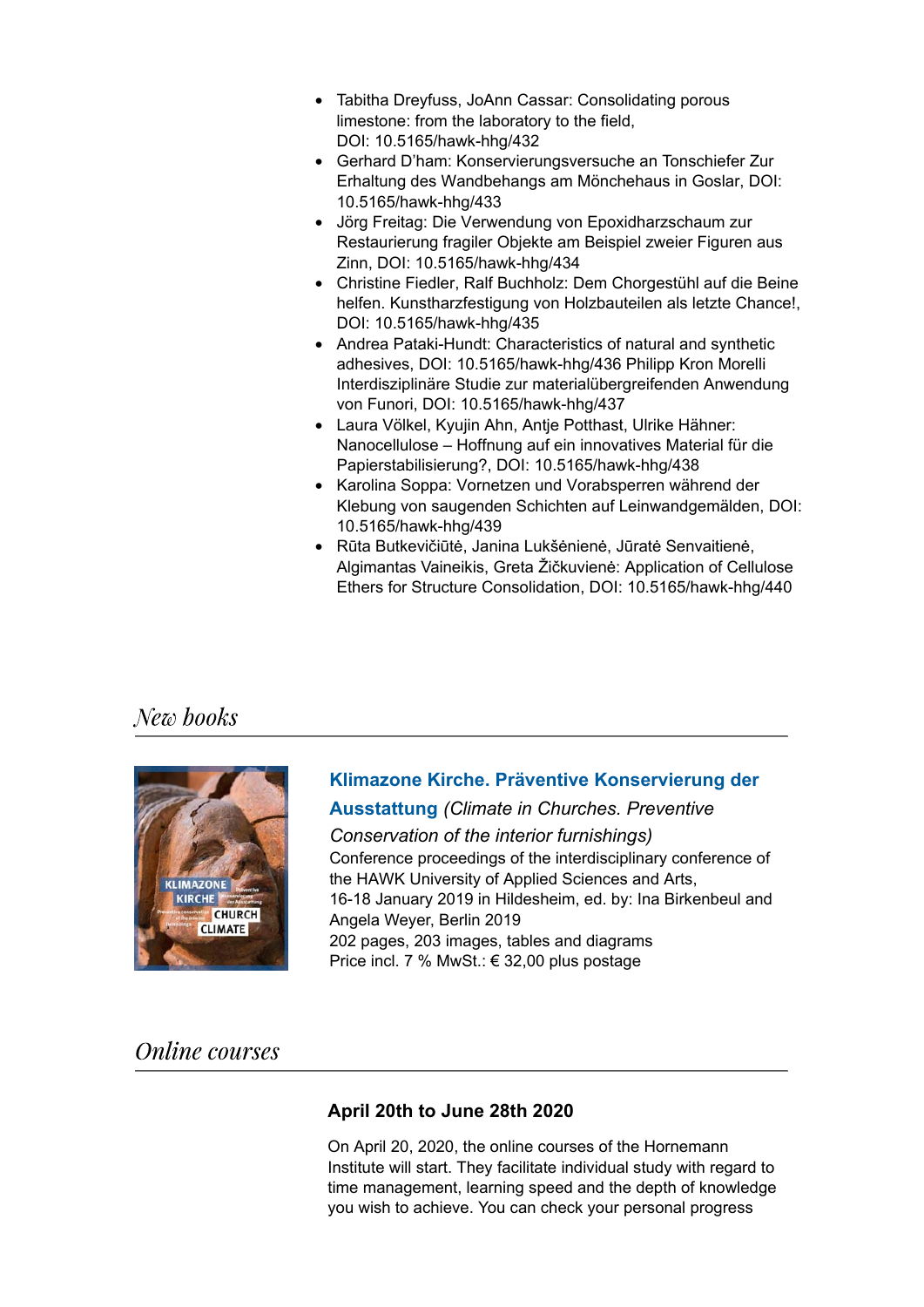

with the help of tests. A tutor will assist you whenever you encounter technical or content-related difficulties. Participants will receive a Hornemann Institute certificate upon successful completion of the program and after passing a final on-line examination.

- **Microbial Infestation of Objects of Art and Cultural Heritage** [by Barbara Hentschel M.A. and](https://www.hornemann-institut.de/english/course_microbiology.php) Prof. Dr. Karin Petersen
- **[Restoration Theories and](https://www.hornemann-institut.de/english/course_restoration_theories.php) Methods from 1945 to the Present Day** by Prof. Dr. Ursula Schädler-Saub (this course is also available in a Spanish language Version)
- **The Examination [of Transparent Coatings on](https://www.hornemann-institut.de/english/course_coatings.php) Furniture and Wooden Objects** by Prof. Dr. Gerdi Maierbacher-Legl, Dr. Julia Schultz M.A. and Merle Strätling M.A
- **Updates and [extended by the author:](https://www.hornemann-institut.de/english/course_globes.php) Conservation of Globes** by Mag. Dr. hab. Patricia Engel and Michael Højlund Rasmussenby
- **New: Photography as a tool for documentation and investigation** [by Christine Fiedler](https://www.hornemann-institut.de/english/course_docu_photography.php) M.A., Barbara Hentschel M.A. and Dipl.-Des. Clemens Kappen

### **The following courses are in German:**

- **[Sicherer Umgang mit kontaminiertem](https://www.hornemann-institut.de/german/fortbildung_kontaminiertes_kulturgut.php) Kulturgut** *(Working safely with contaminated cultural Heritage)* by Roksana Jachim M.A.
- **Fotografie als Werkzeug der Dokumentation und Untersuchung** *[\(Photography as a tool for document](https://www.hornemann-institut.de/german/fortbildung_doku_fotografie.php)ation and investigation)* by Christine Fiedler M.A., Dipl.-Rest. Barbara Hentschel M.A.and Dipl.-Des. Clemens Kappen
- **[Grundlagen der Holzkunde. Eigenschaften](https://www.hornemann-institut.de/german/fortbildung_eiche.php) – Verwendung – Schäden – Untersuchungsmethoden erläutert am Beispiel von Eichenholz** *(Basic wood science. Features - use - damage - examination Methods explained by the example of oak)* Dipl.-Rest. Christina Duhme M.A., Dipl.-Rest. Mirja Harms M.A.and Prof. Dr. Gerdi Maierbacher-Legl
- **[Saccharidische Bindemittel und Kleber](https://www.hornemann-institut.de/german/fortbildung_bindemittel.php)** *(Saccharide Binding Media and Adhesives)* by Prof. Jirina Lehmann
- **Schädigung von [Kulturgut durch Salz](https://www.hornemann-institut.de/german/fortbildung_salze.php)e** *(Damage to Cultural Heritage from Salt)* by Dr. Hans-Jürgen Schwarz
- **[Erhaltung von Wachsmoulagen](https://www.hornemann-institut.de/german/fortbildung_wachsmoulagen.php)** *(Conservation of Wax Moulages)* by Dipl.-Rest Johanna Lang, Dipl.-Rest. Ute Hack, Dr. Sandra Mühlenberend, Dipl.-Rest. Luise Kober
- **Wie sollen wir handeln? Theorie und Ethik der Restaurierung und ihre Bedeutung für die Praxis, Teil 1** *(How should we [act? Theory and ethics of conservation](https://www.hornemann-institut.de/german/fortbildung_restaurierungstheorien_neu.php) and its significance in practice, part 1)* by Prof. Dr. Ursula Schädler-Saub

#### **Advance notice**

In all probability, we will be releasing the following courses in German in autumn 2020: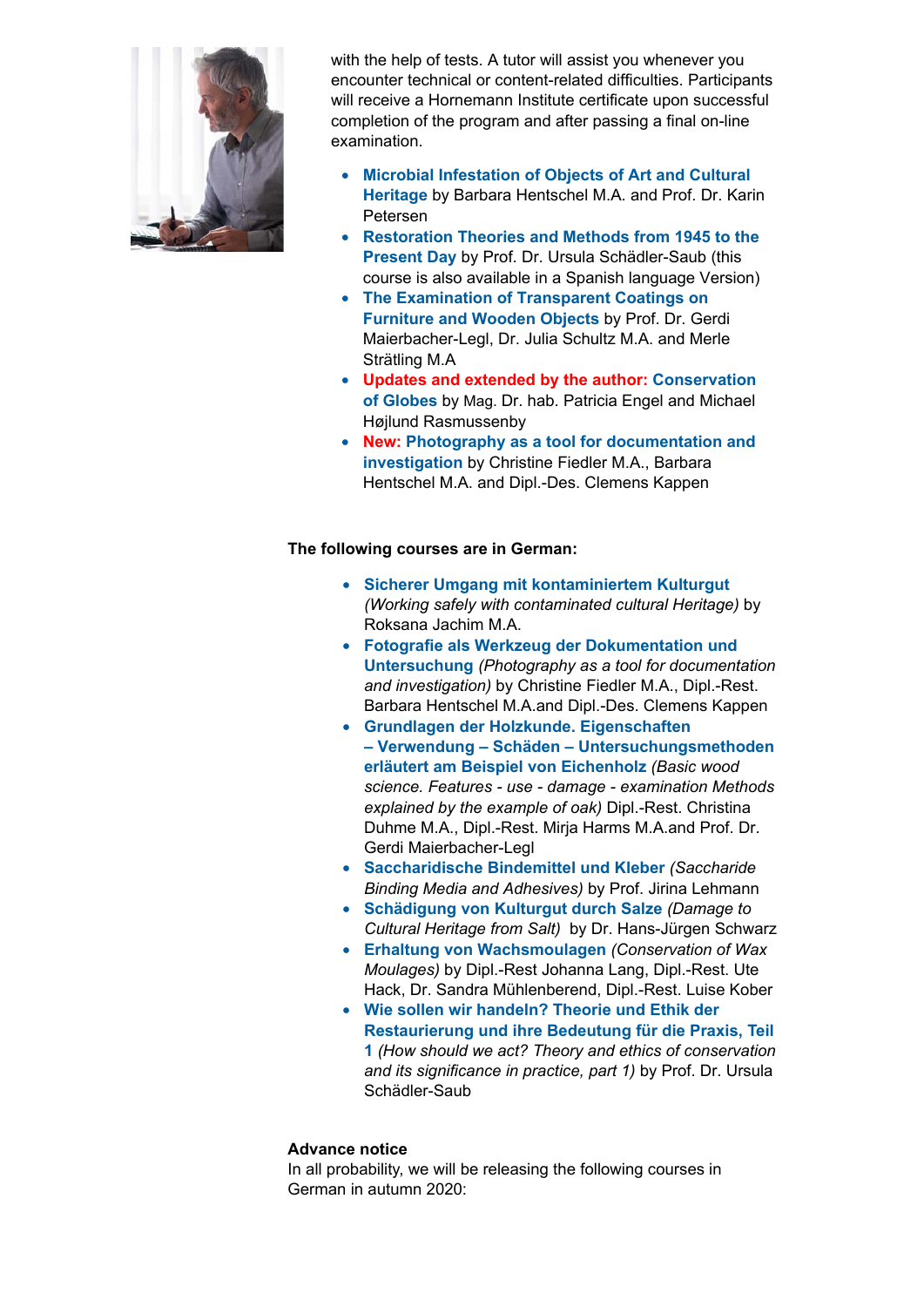Jennifer Oster M.A. (with a contribution by Dipl.-Rest. Ina Birkenbeul): **Klima in Kirchen. Präventive Konservierung der Ausstattung** (*Climate in Churches - Preventive Conservation of the interior furnishings)*

Prof. Dr. Gerdi Maierbacher-Legl, Susanne Karius M.A., Christine Fieder M.A.: **Konsolidierung von Holz**  *(Consolidation of wood)*

Prof. Dr. Ursula Schädler-Saub: **Wie sollen wir handeln? Theorie und Ethik der Restaurierung und ihre Bedeutung für die Praxis** *(How should we act? Theory and ethics of restoration and its significance in practice)* Teil 2: Grundlagen der Restaurierung und der Denkmalpflege von K. F. Schinkel bis C. Brandi *(Part 2: Basics of restoration and preservation from K. F. Schinkel to C. Brandi)* Teil 3: Aktuelle Entwicklungen, vom Europäischen Denkmalschutzjahr 1975 bis heute *(Part 3: Current developments, from the European Year of Monuments and Sites 1975 to today)*

For further Information, see **[here](https://www.hornemann-institut.de/german/fortbildung.php)**.

**Due to precautionary measures against the spread of the corona virus, the need to work from home and thus the demand for online training is increasing. We will therefore also be making it possible to activate the courses individually in the coming weeks. We offer a fee reduction of 20% for three participating employees from one institution.**

## Internship at the Hornemann Institute



From November 2019 until January 2020 Prof. Dr. Yulia Griber from Smolensk State University was with us. She is a linguist and cultural heritage scholar who, together with a team, translated our EwaGlos (European Illustrated Glossary of Conservation Terms for Wall Paintings and Architectural Surfaces) into Russian in 2016.

Financed by the Russian Federation, she is now able to print her translation together with the English terms and pass on the 300 copies to colleagues in and outside Russia free of charge. Supported by the German Academic Exchange Service, she is also conducting research on the subject "Russian Conservation History as a Part of the Cultural History of Europe: Terms for Wall Paintings and Architectural Surfaces in Cross-Cultural Understanding".

On **[youtube](https://www.youtube.com/watch?v=vJyTQbEiMc0)** you will find (with automatic translation) the news report of the television GTRK Smolensk on the printed Russian version of EwaGlos. The report was broadcast by the Rossija 1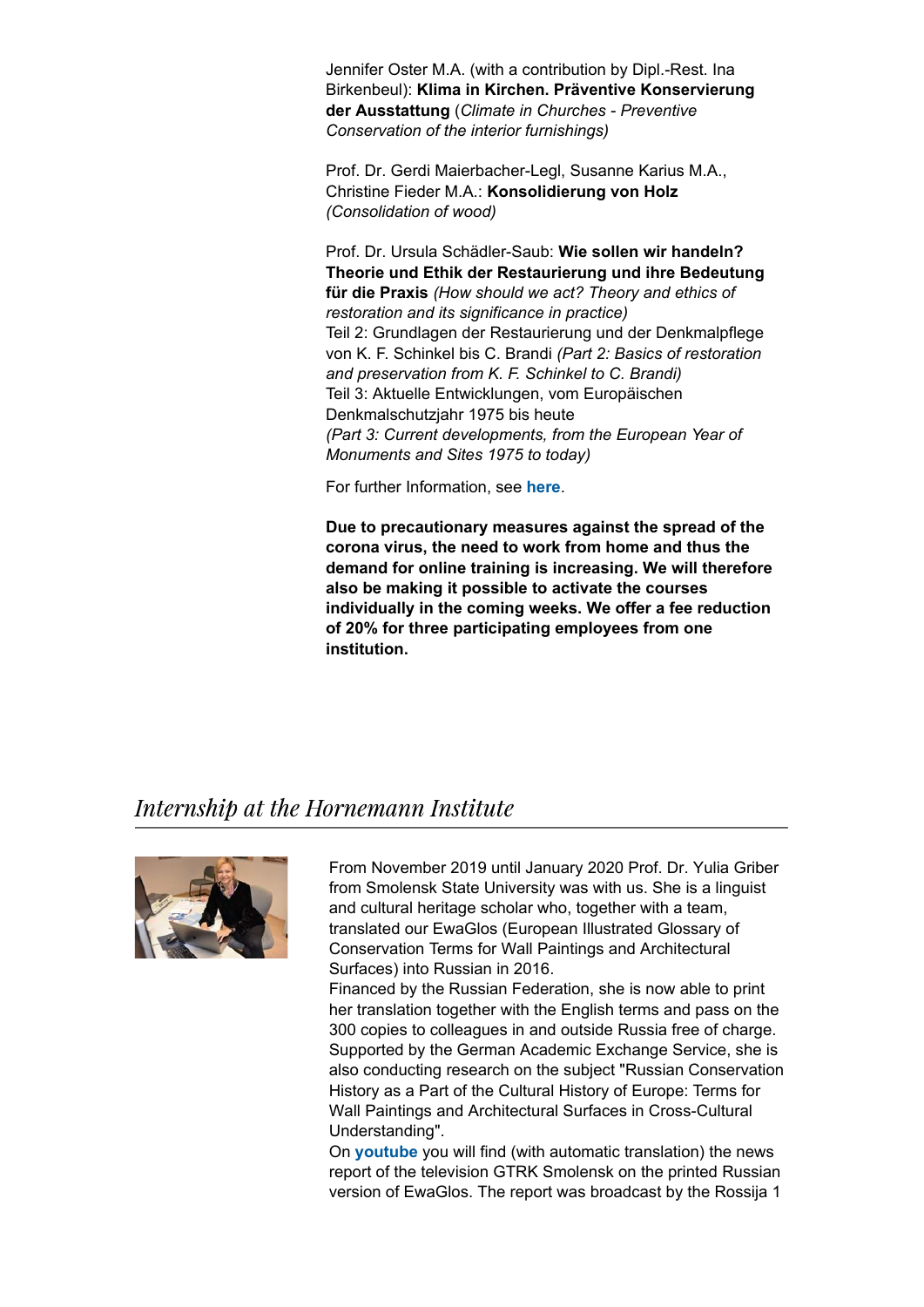# News from the Hildesheim restoration programs



## **"Bachelor of Science" for the bachelor's programme**

From the winter semester 2020/2021 onwards, the HAWK Hildesheim will be launching the Bachelor degree course Conservation and Restoration of Science. This eliminates the artistic portfolio and the aptitude test for applicants. For the awarding of the degree of Science (previously of Arts), the teaching programme has strengthened material science/technology and linked it to practice. In the first two semesters, basic interdisciplinary knowledge is imparted, chemistry and physics in close connection with topics of damage prevention as well as historical materials and technologies; investigation and measurement methods; scientific work and documentation as well as restoration ethics, restoration and art history. Specialization then follows in one of four different specialization areas: "Framed wooden objects and paintings", "Furniture, wooden objects and material combinations", " Written materials, books and graphics", "Stone objects and architectural surfaces". The subject-specific courses are accompanied by lectures on object examination, on material science contents, e.g. adhesives and adherence, and on the detection and treatment of microbiological damage. The analytical, conservation and restoration work is always carried out on originals and in cooperation with museums, archives, libraries, monument offices and church institutions. Another new feature for students is the possibility to extend their studies by two semesters before the 5th semester in order to study the contents of a second specialisation. The transfer of knowledge and personal learning are supported by e-learning courses.

Best regards The Team of the Hornemann Institute Christine Fiedler M.A., Dipl.-Rest. Barbara Hentschel M.A., Nina Niemeyer-Thömel, Dipl.-Ing. Gunnar Werner, Dr. Angela Weyer M.A.



*Copyright © 2020 Hornemann Institute of the HAWK, all rights reserved.*

Responsible for the contents are: Dr. Angela Weyer, President: Dr. Marc Hudy,

**Contact:** HAWK Hochschule für angewandte Wissenschaft und Kunst Hildesheim/Holzminden/Göttingen HORNEMANN INSTITUTE